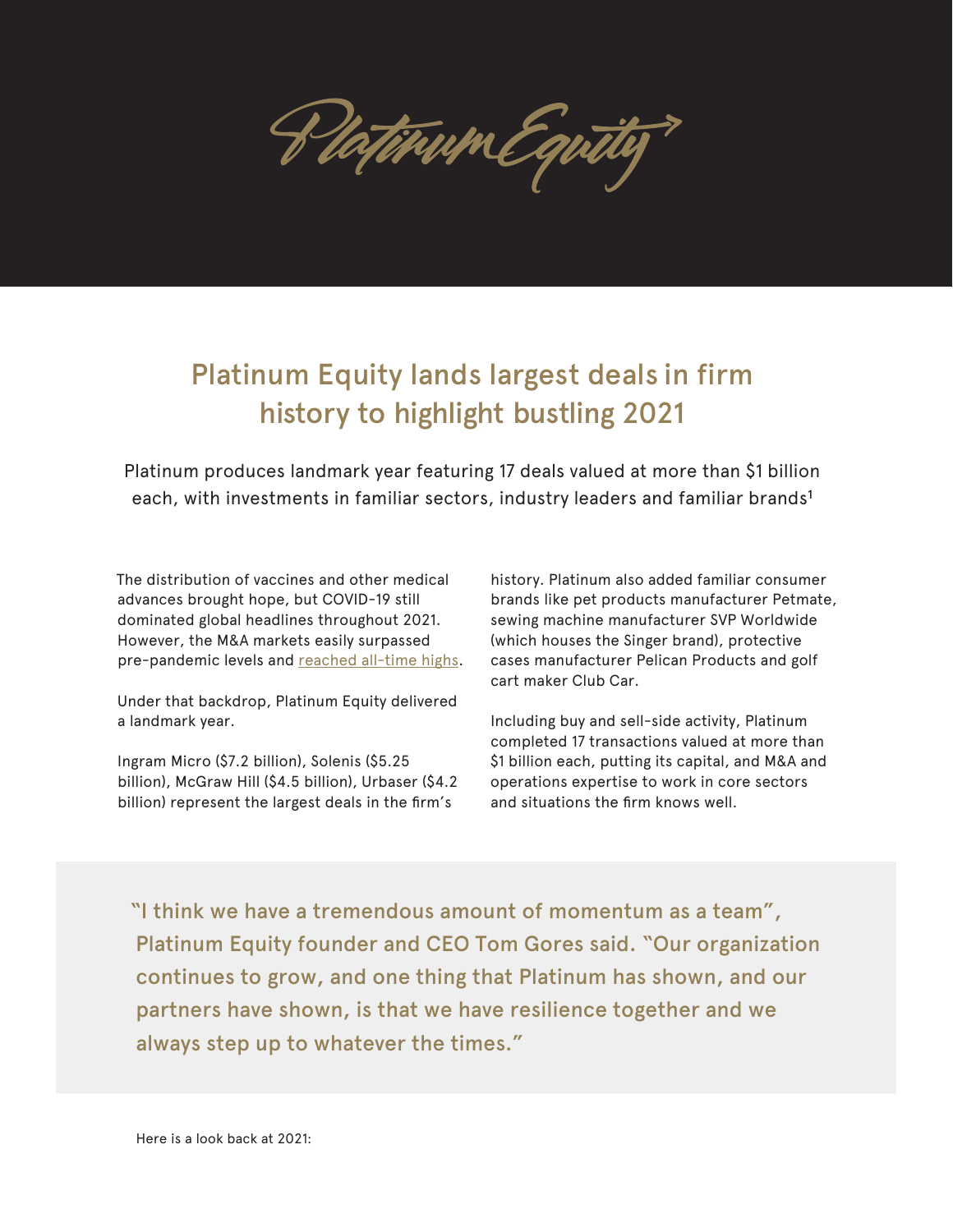# **INGRAM!**

After closing on the \$7.2 billion acquisition of Ingram Micro in July, a deal Partner Jacob Kotzubei called "the culmination of more than a decade investing in the technology and IT distribution space," Platinum's M&A&O team went to work. Ingram has been active on both the buy and sell side. First,

### [Ingram announced the acquisition](https://www.channelfutures.com/mergers-and-acquisitions/ingram-micro-bolsters-partner-cloud-services-with-new-acquisition)  [of BRLink,](https://www.channelfutures.com/mergers-and-acquisitions/ingram-micro-bolsters-partner-cloud-services-with-new-acquisition) which establishes the tech company as the only Brazil distributor offering a complete migration to the cloud. The next day Ingram announced the sale of most of its non-core Commerce & Lifecycle services business to [CMA](https://www.crn.com/news/channel-programs/ingram-micro-unloads-commerce-lifecycle-services-in-3b-deal)  [CGM Group for \\$3 billion](https://www.crn.com/news/channel-programs/ingram-micro-unloads-commerce-lifecycle-services-in-3b-deal).

#### **European momentum continues**



The Urbaser acquisition adds to [momentum generated by Platinum's](https://www.platinumequity.com/dealactivity?article=-4.2-billion-urbaser-deal-adds-to-platinum-equity-s-european-momentum)  [European operations,](https://www.platinumequity.com/dealactivity?article=-4.2-billion-urbaser-deal-adds-to-platinum-equity-s-european-momentum) headed by Partner Louis Samson, and is representative of Platinum's commitment to putting resources

on the ground across the Atlantic. Urbaser joins European investments Fantini Group Vini, Biscuit International, De Wave Group, Iberconsa, and Awaze in Platinum Equity's current portfolio.

#### **Nesco merges with CTOS, rejoins Platinum portfolio**

Combined Transaction Value \$2.5B

In April, Platinum led the \$2.5 billion combination of Custom Truck One Source and Nesco, a company Platinum previously owned from 2011-2014. The combined enterprise began trading on the NYSE under the ticker symbol "CTOS", a moment CTOS CEO and founder Fred Ross called "a surreal thing," according

#### [to the Kansas City Business Journal](https://www.bizjournals.com/kansascity/news/2021/04/08/custom-truck-ceo-fred-ross-selling-going-public.html).

Samson said: "We look forward to working with the management team to bring these companies together and to putting our playbook in action. We have a lot of experience in this industry and are excited about the opportunities ahead."

#### **Investing in building products space**

After selling Interior Logic Group (ILG) and PrimeSource, [Platinum](https://www.prnewswire.com/news-releases/platinum-equity-to-acquire-the-cabinetworks-group-a-leading-manufacturer-of-kitchen-cabinets-301261940.html)  [added Cabinetworks](https://www.prnewswire.com/news-releases/platinum-equity-to-acquire-the-cabinetworks-group-a-leading-manufacturer-of-kitchen-cabinets-301261940.html) (kitchen cabinets), [Paramount Global](https://www.prnewswire.com/news-releases/platinum-equity-to-acquire-the-cabinetworks-group-a-leading-manufacturer-of-kitchen-cabinets-301261940.html)  [Surfaces](https://www.prnewswire.com/news-releases/platinum-equity-to-acquire-the-cabinetworks-group-a-leading-manufacturer-of-kitchen-cabinets-301261940.html) (porcelain tile, hard surface floor covering) and Oregon [Tool](https://www.prnewswire.com/news-releases/platinum-equity-acquires-oregon-tool-301402101.html) (chainsaws, concrete cutting applications). Kotzubei said after the PGS announcement:

"COVID and demographic trends are also driving a shift in consumer lifestyle that is stimulating increased new home construction and renovation activity, and we anticipate the impact of these tailwinds will be felt for years to come."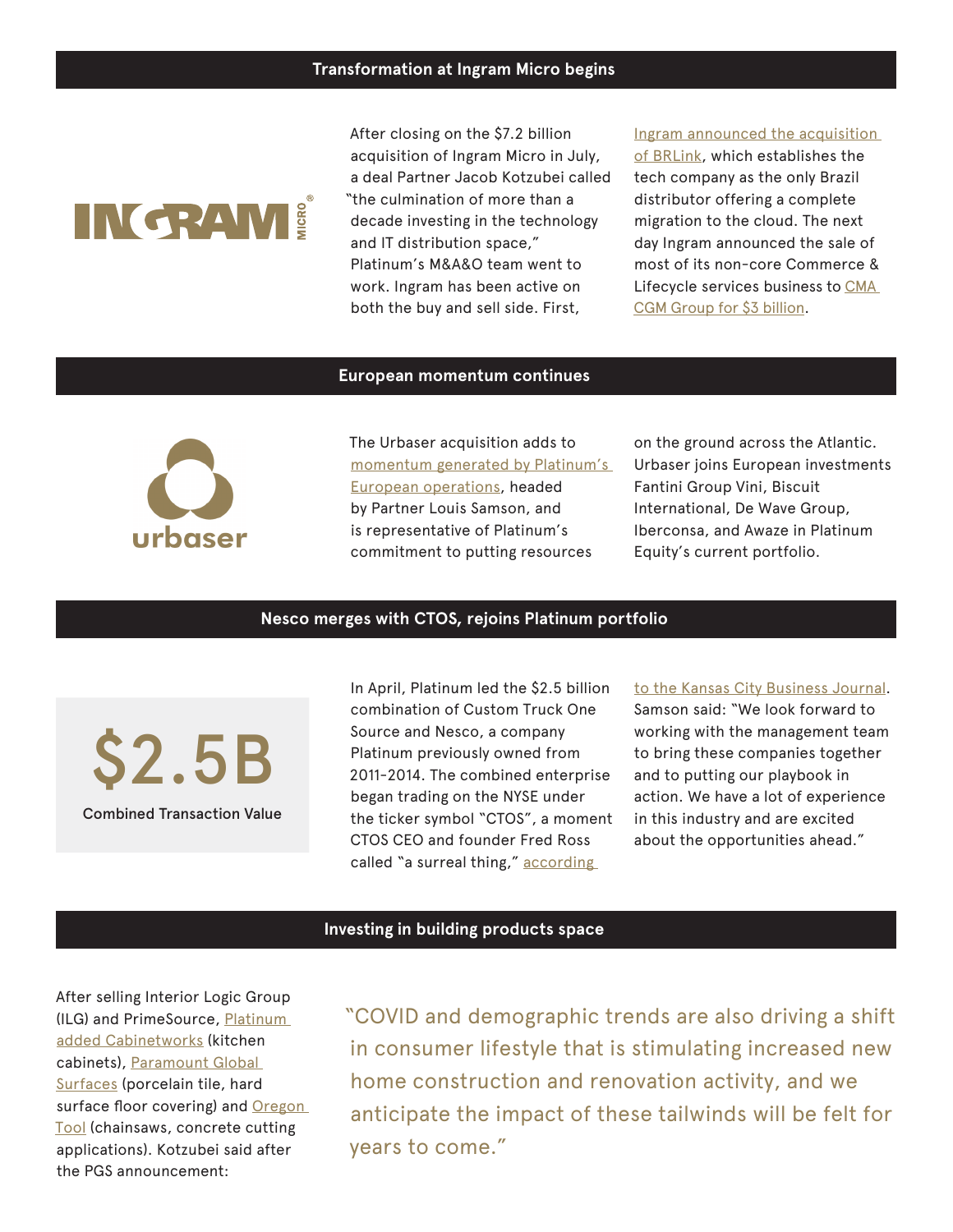Add-ons executed 33

Cision, a leading public relations and earned media software company, announced in February its intention to buy Brandwatch for \$450 million. The purchase of the online consumer intelligence and social media listening platform created a "PR, marketing and social listening giant," according to [Tech Crunch](https://techcrunch.com/2021/02/26/brandwatch-is-acquired-by-cision-for-450m-creating-a-pr-marketing-and-social-listening-giant/?guccounter=1&guce_referrer=aHR0cHM6Ly93d3cuZ29vZ2xlLmNvbS8&guce_referrer_sig=AQAAANq_w0ne5vj5A_0cAkMimBXUaxqCruClzFjtAVgusb4ICWG26uOI-HkacuqdMdRCTVg1NU1Eh85aln-NCzp6p0cJEoxT1FUyct1I1YREY01DywU6Y7LiHYfGFG86UuHYMaC3rJUgmhhaoajv07DXT-V-IcOwy4tCKoAgUawhmwqE). McGraw Hill (Achieve3000), Biscuit International (Continental Bakeries), Petmate (Cosmic Pet), Centerfield (Datalot), and Mad Engine (Fifth Sun) were among other Platinum portfolio companies that made notable acquisitions. There were 33 add-ons executed.

#### **Multi-Color and ILG headline busy year of divestitures**

Sale of ILG \$1.6B After executing an ops plan featuring a [strategic merger](https://www.platinumequity.com/news/news-articles/2018/interior-logic-group-inc-and-interior-specialist), Platinum and other shareholders sold ILG in April for \$1.6 billion. ILG is an interior-design technology provider to several of the nation's largest single-family homebuilders. After filing plans for an initial public offering in January, the decision

was eventually made to sell to [Blackstone.](https://www.bloomberg.com/news/articles/2021-02-01/blackstone-to-buy-interior-logic-for-1-6-billion-in-housing-bet) In October, Platinum sold label solutions provider Multi-Color Corporation, an investment that began in 2018 with the acquisition of WS Packaging. Other notable divestitures included the sales of Ball Metalpack, JM Swank, PCI Limited and Sensis.

#### **USS transformation leads to continuation fund**

[Platinum closed on a continuation](https://www.prnewswire.com/news-releases/platinum-equity-portfolio-company-united-site-services-announces-close-of-new-strategic-investment-to-support-continued-growth-301447959.html)  [fund vehicle](https://www.prnewswire.com/news-releases/platinum-equity-portfolio-company-united-site-services-announces-close-of-new-strategic-investment-to-support-continued-growth-301447959.html) in connection with the acquisition of United Site Services (USS), the largest provider of portable sanitation and related site services in the U.S. The continuation fund is backed by a

group of institutional investors and the transaction will provide substantial capital to fuel USS's next phase of M&A-driven growth and expansion. Since acquiring USS in 2017, Platinum Equity has helped transform the company by stimulating organic growth, executing 36 addon acquisitions, and implementing a broad range of operational improvements throughout the business.

#### **Orbit sold in first Small Cap exit**



Orbit Irrigation was sold to [Husqvarna Group for \\$480](https://labusinessjournal.com/news/2021/nov/01/platinum-equity-sells-orbit-irrigation-480-million/#:~:text=Orbit%20Irrigation%20sells%20smart%2C%20water,transaction%20valued%20at%20%24480%20million.)  [million](http://sold to Husqvarna Group for $480 million), the first exit for Platinum's dedicated Small Cap Investment Platform. The sale was the culmination of a transformation program that prioritized investing in Orbit's smart watering technology,

diversifying its product portfolio and implementing operational improvement initiatives throughout the organization. The Small Cap team was active on the buy side, too, acquiring three new platforms and seven add-ons during the year.